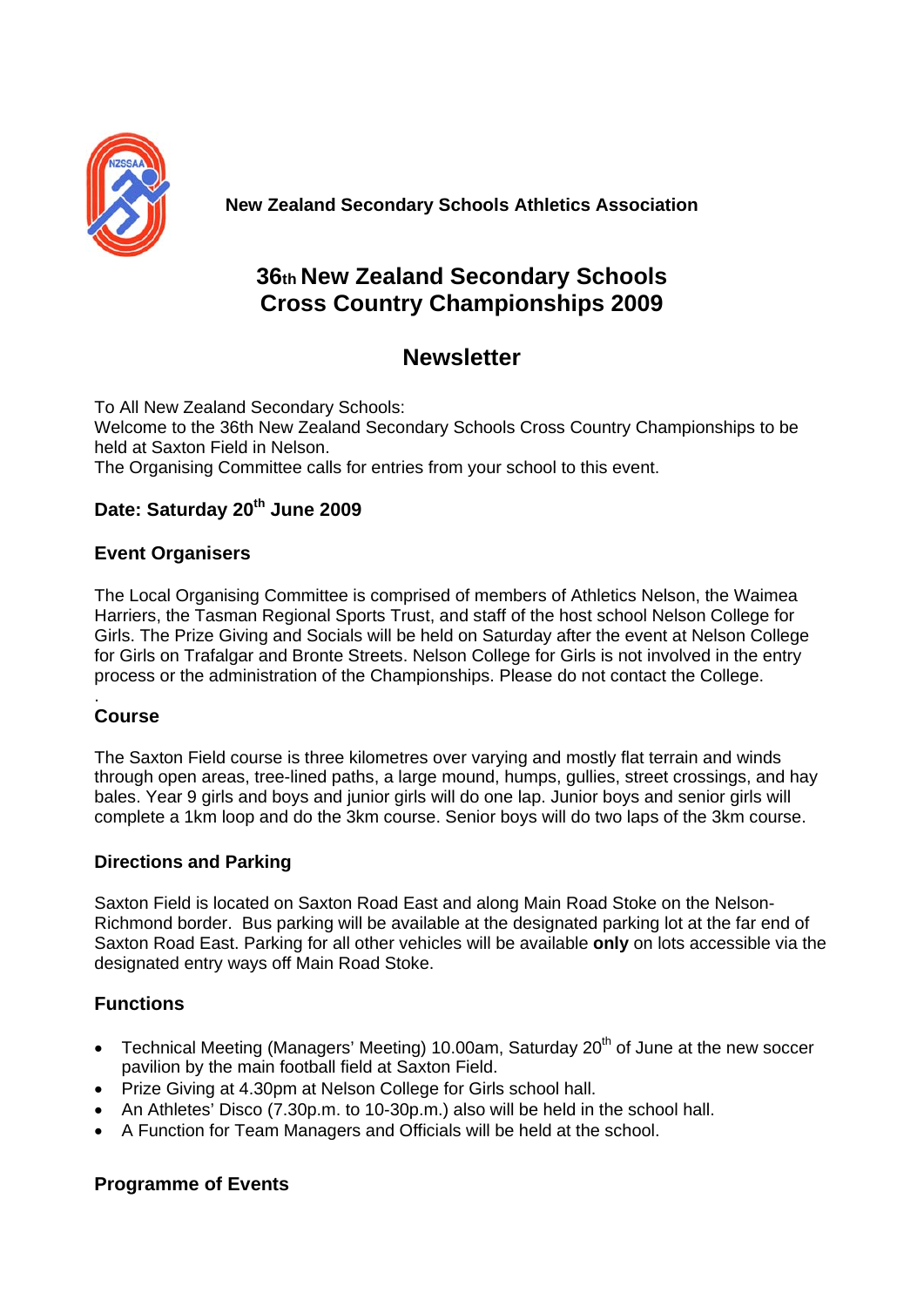#### **Friday 19th June**

3.30pm until 5.30pm Team Manager Packs will be available at the new soccer pavilion at Saxton Field. The course will be available for inspection from 2 pm.

#### **Saturday 20th June**

9.00am Team Manager Packs Available at new soccer pavilion 10.00am Managers' Technical Meeting at new soccer pavilion 11.10am Year 9 Girls 11.35am Year 9 Boys 12.00noon Junior Girls 12.30pm Junior Boys 1.00pm Senior Girls 1.30pm Senior Boys 4.30pm Prize Giving in Nelson College for Girls Hall

### **Age Groups**

All athletes must have turned 13 prior to 31 December 2009 Year 9 students only. All must be under 15 as at 31 December 2009. An athlete can only run in the Year 9 race once. Junior Under 16 as at 31 December 2009. Senior Under 19.5 as at 31 December 2009.

#### **Race Distances**

Year 9 Boys 3 km Year 9 Girls 3 km Junior Girls 3 km Junior Boys 4 km Senior Girls 4 km Senior Boys 6 km

### **Team Size**

- Schools with three to five finishers in any event will automatically be entered in the three person teams' competition to score team points.
- Schools with six or more finishers in any event will automatically be entered in both the three person and six person competitions.
- Medals will be awarded to all scoring members in the leading three teams in both the three and six to score events.

### **Participation and Affiliation to NZSSAA**

Participation in these Championships is open to any student Year 9 or higher who attends a New Zealand Secondary School. Year 7 and 8 students are not eligible to compete under any circumstances. Affiliation with the New Zealand Secondary SchoolsAthletic Association is now invoiced as part of the entry process for the Championships.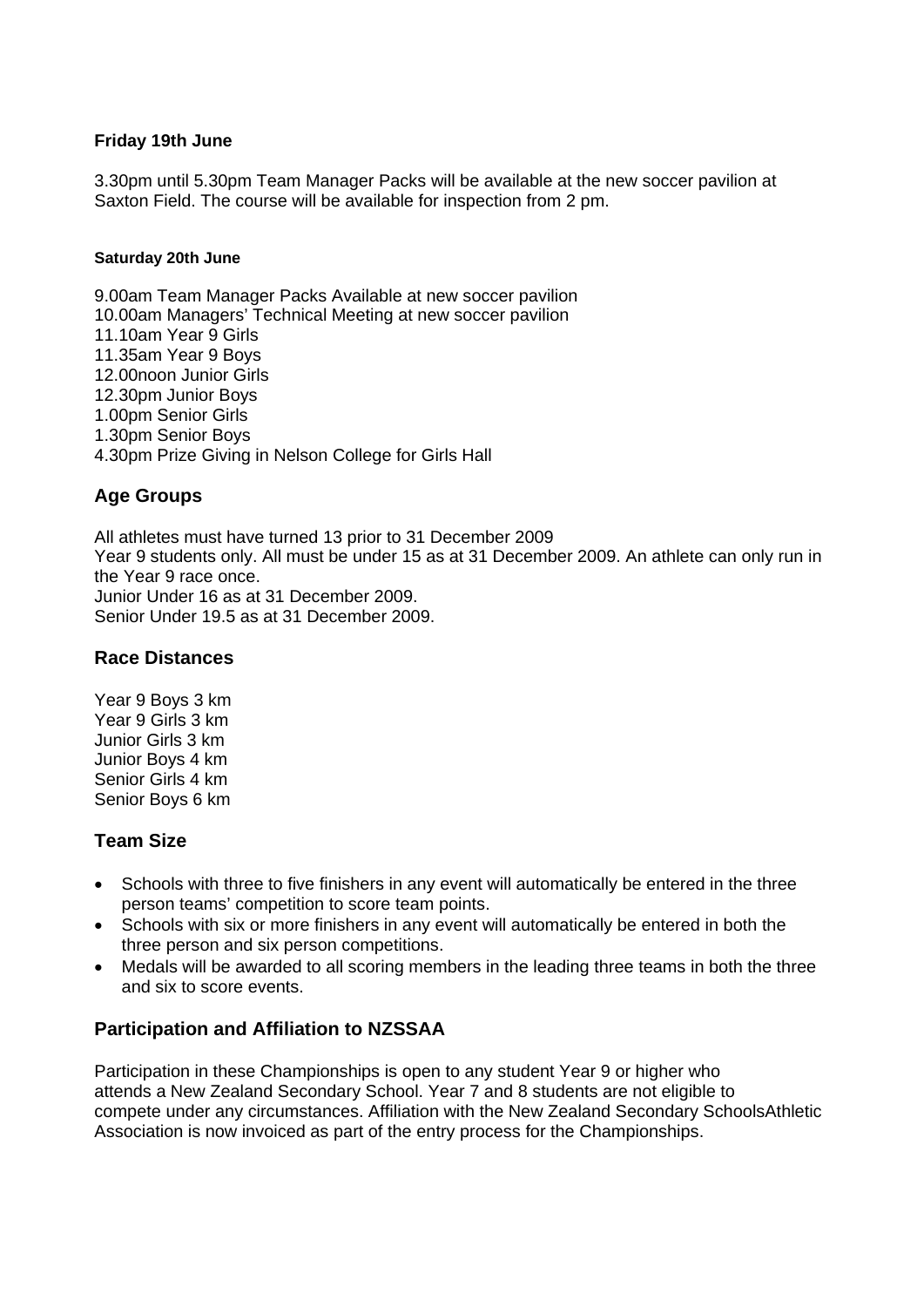# **The affiliation fee is currently \$36.00 incl. GST per school.**

## **Entry Fees**

The cost per individual entry is \$15.00, which includes the \$5.00 NZSSAA Travel Fund Levy. There will be a charge of \$2.00 per printed programme.

Tickets to the Athletes Disco will cost \$8.00. These may both be ordered and paid for with entries or purchased on the day.

# **Entry Procedures**

## **Entries open online Wednesday 29th April**

## **Entries close online at Midnight Friday 12th June**

#### **Do not be late with your entries.**

After June 12 any further entries are added only with the approval of the online entries administrator and the Chairperson of the LOC. Late entries are to be emailed to oe@nzssaa.org.nz and there will be a charge of \$10 per late entry added to a schools online account. Late entries will only be accepted **if there has been a genuine error or problem**.

Go to the NZSSAA website www.nzssaa.org.nz and click on http://robo.co.nz/o/nzssxc2009/ . A login prompt will be presented to your browser. Enter your assigned username and password to proceed into the system. Please fill in your team information first before making your entries. If you do not have the schools username and password check with your principal who should be holding a copy of it. If necessary email oe@nzssaa.org.nz for the information using your principals school email address.

Your entries are complete when you have chosen a payment option and produced an invoice. There are three options for payment. The first is by school or personal credit card. The second is by direct crediting the nzssaa bank account and the third is to send a cheque. Please note that you can now add additional entries yourself even though you may have already generated an invoice or paid. Enter your additional athletes and pay for them accordingly.

Entry enquiries are to be by email only to **oe@nzssaa.org.nz please**

## **Disco**

The athletes' disco will be held from 7:30 pm until 10:30 pm in the Nelson College for Girls School Hall. Tickets will be available on-line. Look for details on the website.

Please be aware that the Athletes' Disco function is alcohol free and in accordance with the requirements of the organisers, all those attending may be breath tested prior to admission.

# **T-shirts**

T-shirts will be available for purchase on-line, and there will be a very limited supply for sale at the meet. Look for an order form on the website in the near future.